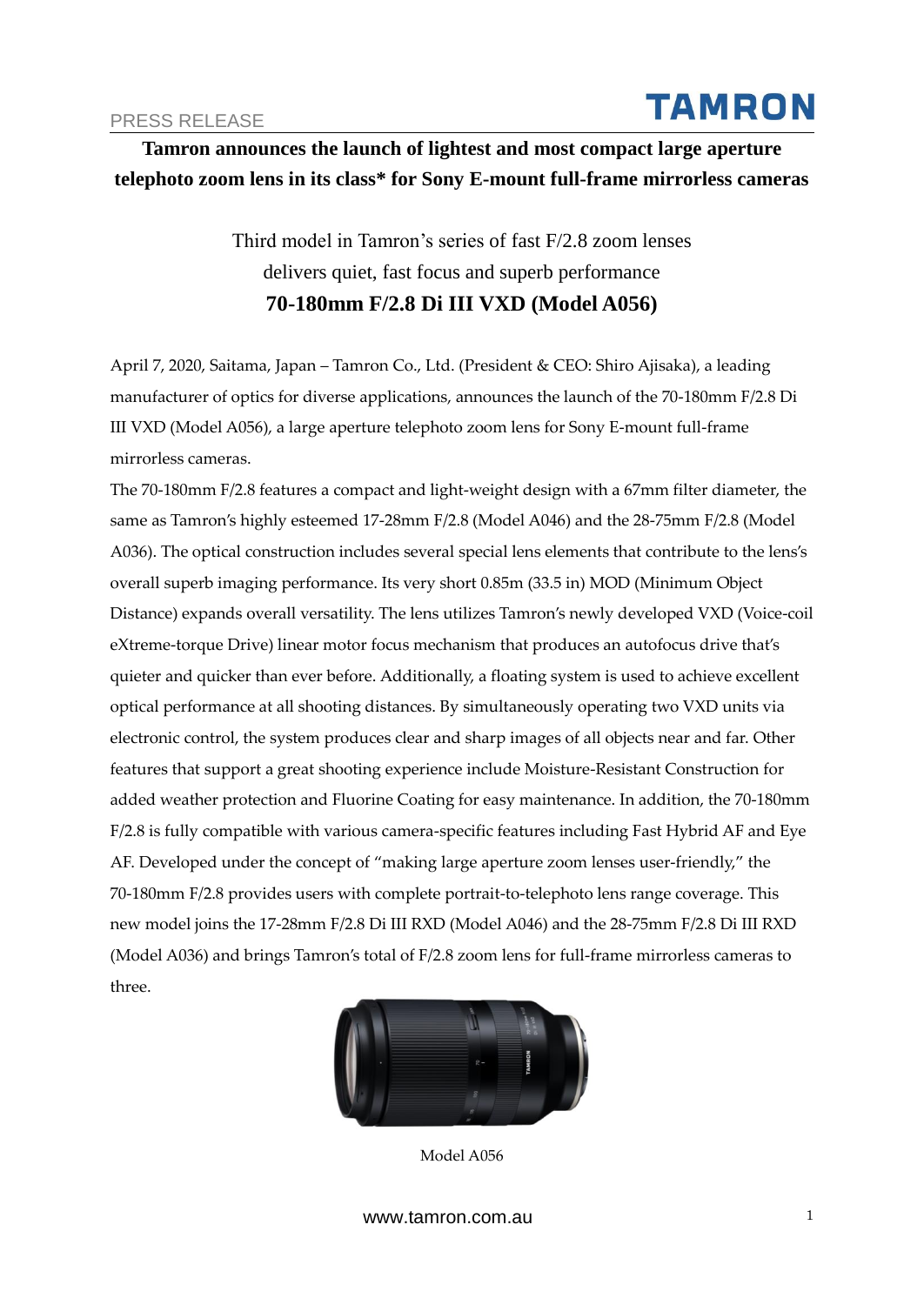

| PRODUCT NAME                           | DATE OF LAUNCH |
|----------------------------------------|----------------|
| 70-180mm F/2.8 Di III VXD (Model A056) | May 14, 2020   |

\* Among interchangeable F/2.8 AF telephoto zoom lenses (As of January 2020: Tamron)

#### **PRODUCT HIGHLIGHTS**

#### **1. Compact size maximizes the mobility advantages of mirrorless cameras**

A true marvel of portability and utility, the 70-180mm F/2.8 incorporates an innovative zoom mechanism and 180mm telephoto power. It was possible to maintain extreme light weight and compactness even while attaining a fast F/2.8 aperture across the entire zoom range by leveraging the camera-based image stabilization. It is small: filter diameter 67mm, maximum diameter 81mm, length 149mm (5.9 in) at the 70mm setting, and also light weight: 810g (28.6 oz). The super-compact size helps make handheld shooting a breeze. As part of our constant, ongoing effort to achieve both high image quality and supreme compactness, Tamron went to great lengths to create this product in answer to demands of the new generation of digital cameras.

### **2. Newly developed VXD linear motor focus mechanism delivers high-speed and high-precision autofocus performance**

Tamron developed its first-ever linear motor AF drive focus mechanism, VXD (Voice-coil eXtreme-torque Drive), especially for the 70-180mm F/2.8. While operating faster than ever before, the drive also maintains positional accuracy down to 0.005mm (0.0002 in), less than one tenth the width of a human hair! This provides unprecedented fast and precise AF performance. A floating system that uses two high-speed, high-precision VXD units with advanced electronic control is also used. This innovative design produces clear and beautiful images of all objects form near to far and at the same time helps reduce size and weight. In addition, its exceptional quietness enables low-noise shooting in silent settings. Active athletes and moving vehicles are among the subjects commonly photographed with telephoto zoom lenses. The enhanced, highly-responsive focus features of the 70-180mm F/2.8 enable following a subject's movements to provide users with a whisper-quiet, high-precision shooting experience, not just for still images but also video.

#### **3. Superior design for uncompromised image quality**

The 70-180mm F/2.8 has an optical construction of 19 elements in 14 groups. It includes a total of six XLD (eXtra Low Dispersion) and LD (Low Dispersion) lens elements combined, and three GM (Glass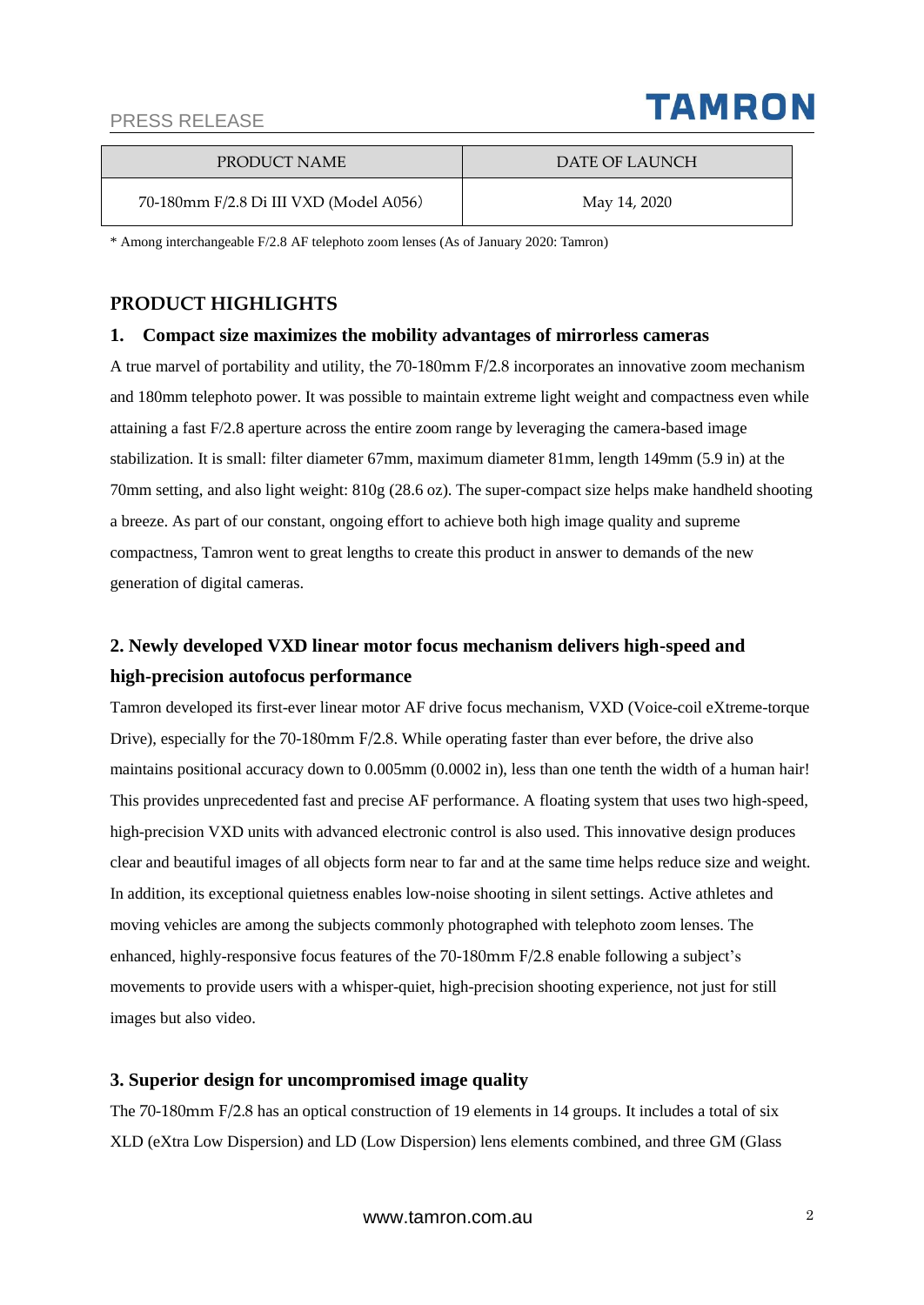# **TAMRON**

Molded Aspherical) and hybrid aspherical lens elements combined. Special lens elements are generously and optimally arranged to correct chromatic aberration and maintain very high-resolution performance from edge-to-edge. This model also features BBAR-G2 (Broad-Band Anti-Reflection Generation 2) Coating, which minimizes ghosting and flare and produces stunning, clear images with brilliant, sharp subject detail. Furthermore, excellent high image quality across the entire zoom range is enhanced by camera-based distortion and shading correction. Additionally, the bokeh effect obtained using the fast F/2.8 aperture delivers beautifully smooth and soft transition from the subject to the background. The images created with this lens are emblematic of Tamron's pursuit to combine supreme compactness with superb image quality.

#### **4. 67mm filter diameter for system convenience**

The 70-180mm F/2.8 features the same 67mm filter diameter as Tamron's other lenses for full-frame mirrorless cameras including the 17-28mm F/2.8 (Model A046), an ultra wide-angle zoom, and the 28-75mm F/2.8 (Model A036), a standard zoom, as well as the fixed focal lens series (20mm, 24mm and 35mm). This uniformity significantly reduces cost and trouble when working with PL, ND and other filters. Even the front lens caps are the same size, eliminating the hassle of sorting caps when switching lenses. These features combine to produce a highly convenient and mobile system that adds more fun to photography.

#### **5. Close focusing to a mere 0.85m (33.5 in)**

The new 70-180mm F/2.8 lens has a MOD of 0.85m throughout the entire zoom range. This is astonishingly close for a large aperture telephoto zoom lens. The short MOD paves the way for impressive telephoto shooting at a maximum magnification ratio of 1:4.6 at the 180mm telephoto end. Moreover, a floating component equipped with two VXD linear focus mechanisms maintains high image quality while effectively controlling aberrations so that the 70-180mm F/2.8 ensures great image quality even at close-up. To effectively suppress optical aberrations, this lens features a floating mechanism that ensures great image quality at distances as short as 0.85m (33.5 in).

NOTE: At the 70mm setting, it's possible to shoot at the close range of 0.27m when manual focus (MF) is set on the camera. However, results may be less than optimum since image quality decreases in peripheral areas. For more details, please visit this website: https://www.tamron.jp/en/support/guide/closeup.html

#### **6. Moisture-Resistant Construction, Fluorine Coating, and Zoom Lock switch**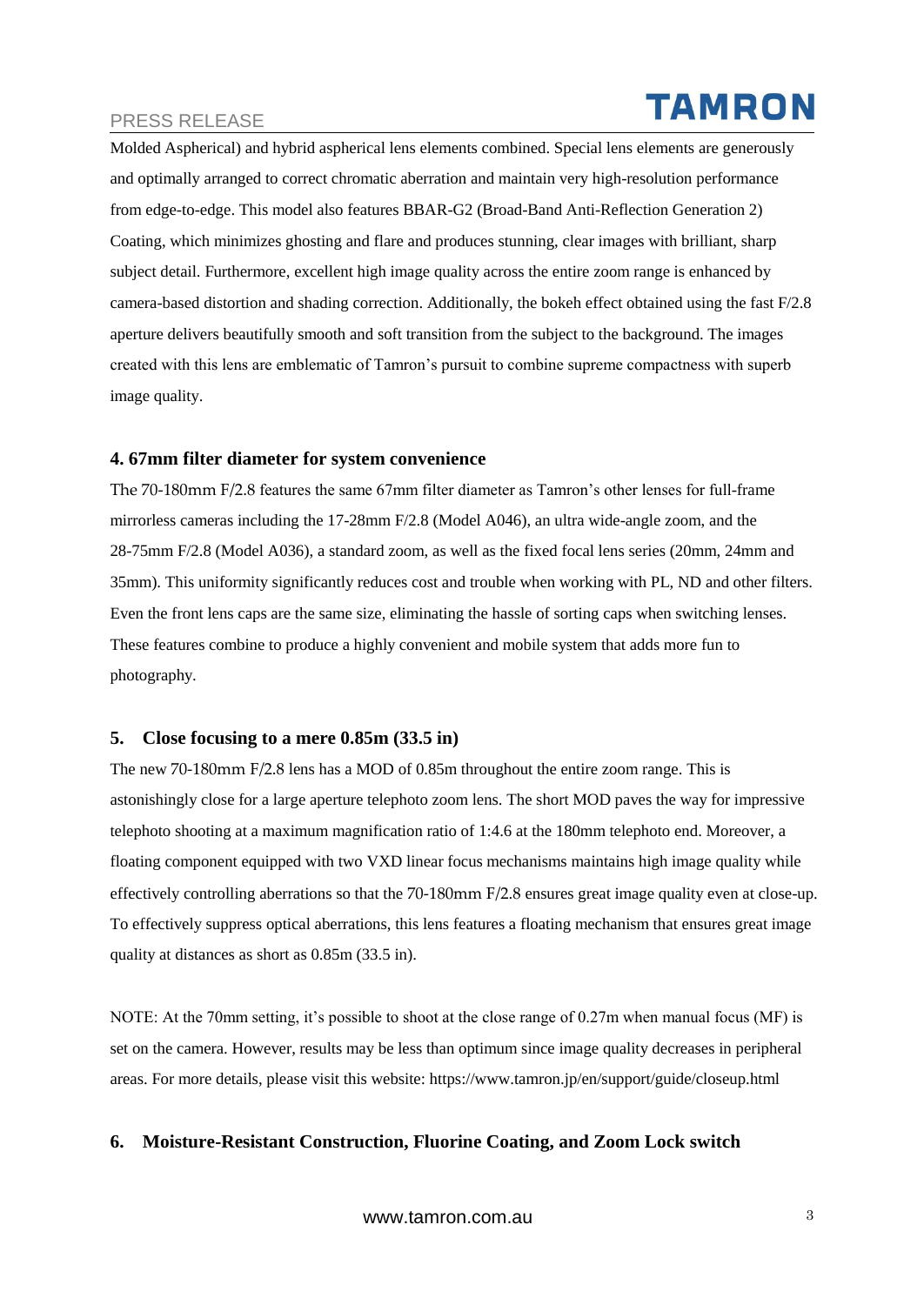Seals are located at the lens mount area and other critical locations to deter infiltration of moisture and/or rain drops and afford Moisture-Resistant Construction. This feature provides an additional layer of protection when shooting outdoors under adverse weather conditions. Also, the front surface of the lens element is coated with a protective fluorine compound that has excellent water- and oil-repellant qualities. The lens surface is easier to wipe clean and is less vulnerable to the damaging effects of dirt, moisture or oily fingerprints, allowing for much easier maintenance. Additionally, the conventional Zoom Lock switch prevents unwanted barrel extension during transportation.

#### **7. Compatible with main camera-specific features and functions**

Tamron's new 70-180mm F/2.8 is compatible with many of the advanced features that are specific to certain mirrorless cameras. This includes the following:

- Fast Hybrid AF
- Eye AF
- Direct Manual Focus (DMF)
- In-camera lens correction (shading, chromatic aberration, distortion)
- Camera-based lens unit firmware updates

\* Features vary by camera. Please consult your camera's instruction manual for details. (As of January, 2020.)

#### **8. Tamron's 'Dream Team' of large aperture zooms for full-size mirrorless cameras**

Tamron's 17-28mm F/2.8 Di III RXD (Model A046) ultra wide-angle zoom and the 28-75mm F/2.8 Di III RXD (Model A036) standard zoom lens earn high marks for user-friendliness and high image quality among large aperture zoom lenses for the Sony E-mount. Now, the 70-180mm F/2.8 Di III VXD (Model A056) telephoto zoom lens joins the lineup to complete the Dream Team of high-speed zoom lenses for full-size mirrorless cameras. A key advantage of this series is their portability. The three models altogether weigh surprisingly little, just 1,780g (62.8 oz). Featuring light weight, compact size, a fast F/2.8 aperture and superb image quality, Tamron's Dream Team is easy to carry, easy to deploy and easy to enjoy.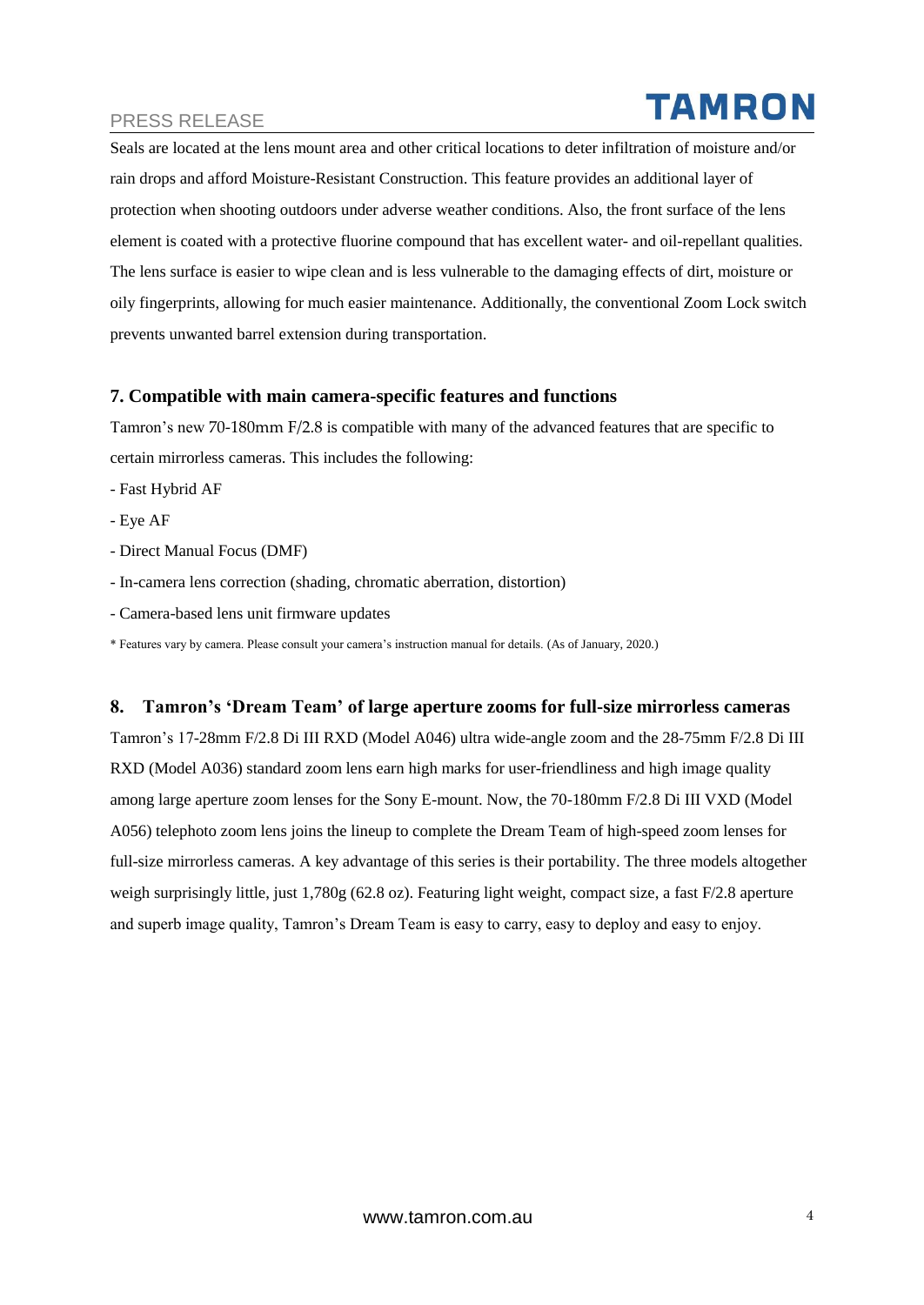#### **SPECIFICATIONS**

| Model                       | : A056                                             |
|-----------------------------|----------------------------------------------------|
| Focal Length                | $:70-180$ mm                                       |
| Maximum Aperture            | E/2.8                                              |
| Angle of View (diagonal)    | : 34°21'-13°42' (for full-frame mirrorless format) |
| <b>Optical Construction</b> | : 19 elements in 14 groups                         |
| Minimum Object Distance     | : AF: 0.85m /33.5 in (Full zoom range)             |
|                             | MF: 0.27m /10.6 in (WIDE), 0.85m /33.5 in (TELE)*  |
| Maximum Magnification Ratio | : AF: 1:4.6, MF: 1:2 (WIDE) / 1:4.6 (TELE)*        |
| <b>Filter Size</b>          | : $\varphi$ 67mm                                   |
| Maximum Diameter            | : $\varphi$ 81mm                                   |
| Length**                    | : $149$ mm $(5.9 \text{ in})$                      |
| Weight                      | : $810g(28.6 oz)$                                  |
| Aperture Blades             | : 9 (circular diaphragm)***                        |
| Minimum Aperture            | : F/22                                             |
| <b>Standard Accessories</b> | : Flower-shaped hood, Lens caps                    |
| Compatible Mounts           | : Sony E-mount                                     |

\* Shooting at a close range of 0.27m, at the 70mm setting, is possible only when manual focus (MF) is set on the camera. However, it may be difficult to focus since the image quality decreases in peripheral areas. For detail, please visit this website. https://www.tamron.jp/en/support/guide/closeup.html

\*\* Length is the distance from the front tip of the lens to the lens mount face.

\*\*\* The circular diaphragm stays almost perfectly circular up to two stops down from maximum aperture.

Specifications, appearance, functionality, etc. are subject to change without prior notice.

This product is developed, manufactured and sold based on the specifications of E-mount which was disclosed by Sony Corporation under the license agreement with Sony Corporation.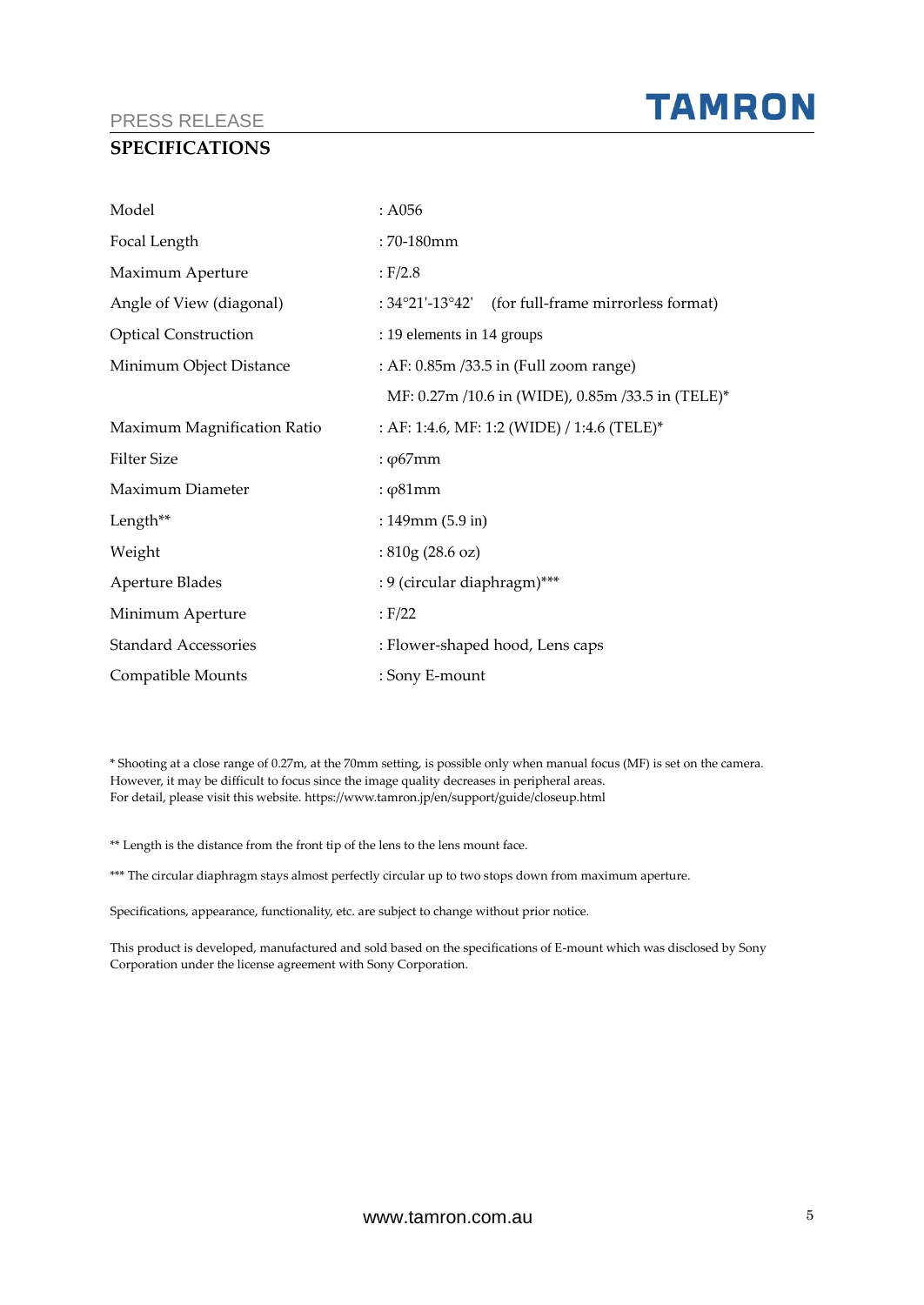

#### **Lens Exterior**



# **MTF/ Optical Construction**



Molded glass aspherical element **Hybrid aspherical**  $lens$ 

LD (Low Dispersion) lens element **XLD** (eXtra Low Dispersion) element

Focal Length: 70mm Exposure: F/2.8



Focal Length: 180mm Exposure: F/2.8